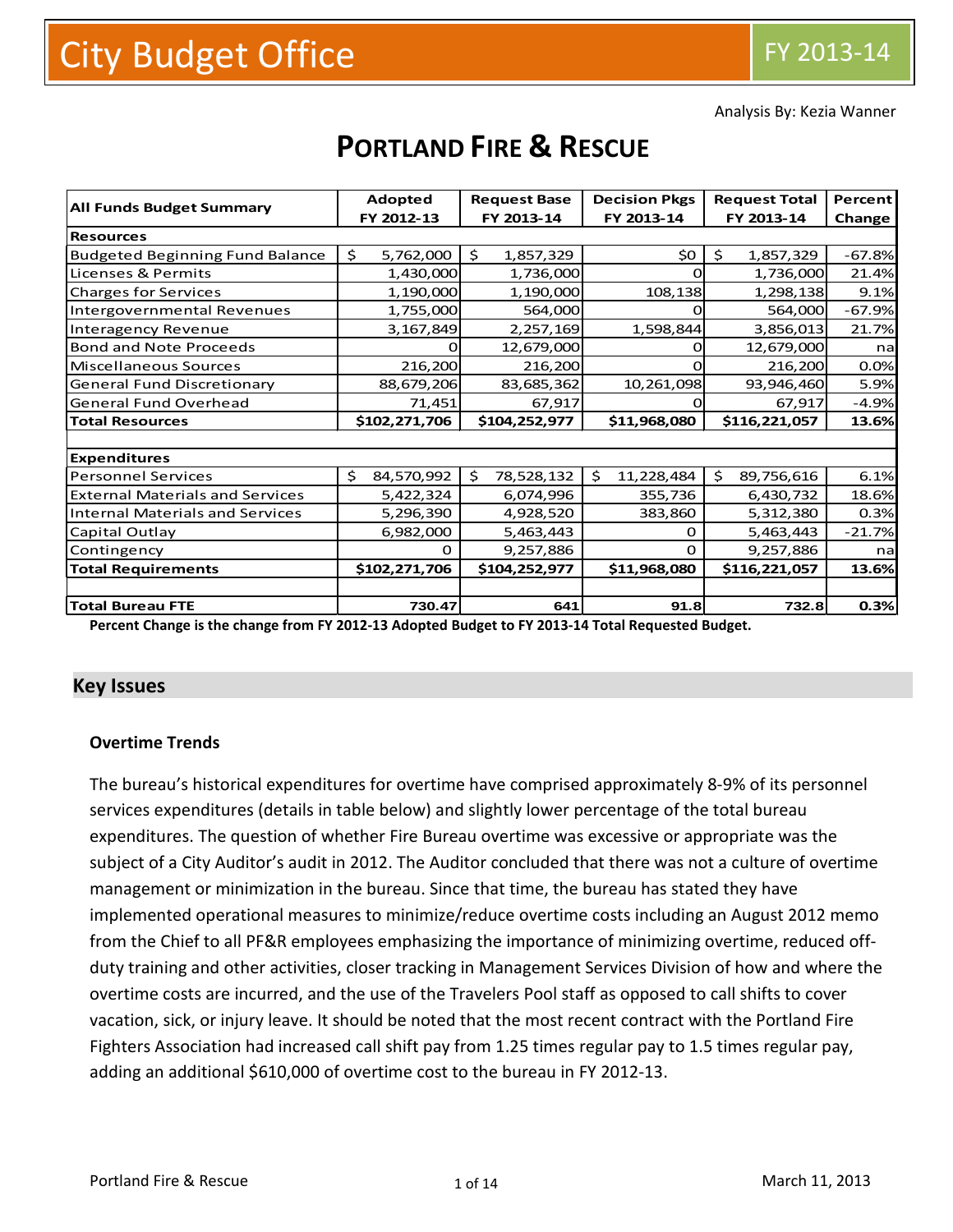|                                 |            |                |            |                | no DP      | w DP        |  |
|---------------------------------|------------|----------------|------------|----------------|------------|-------------|--|
|                                 |            | <b>Actuals</b> |            | <b>Revised</b> | Requested  |             |  |
|                                 | FY 2009-10 | FY 2010-11     | FY 2011-12 | FY 2012-13     | FY 2013-14 | FY 2013-14  |  |
| <b>Total Expense</b>            | 89,658,856 | 90,876,528     | 95.457.139 | 96,633,508     | 89,716,648 | 101,684,728 |  |
| <b>Total Personnel Services</b> | 76,623,284 | 78,719,899     | 83.919.639 | 84,455,382     | 78,528,132 | 89,756,616  |  |
| <b>Overtime</b>                 | 8,194,548  | 6,814,388      | 7,155,429  | 7,897,103      | 7,062,608  | 7,909,708   |  |
|                                 |            |                |            |                |            |             |  |
|                                 |            |                |            |                |            |             |  |
| Overtime as % of Bureau budget  | 9.14%      | 7.50%          | 7.50%      | 8.17%          | 7.87%      | 7.78%       |  |
| Overtime as % of PS budget      | 10.69%     | 8.66%          | 8.53%      | 9.35%          | 8.99%      | 8.81%       |  |

Concern over fire department overtime costs is a nation-wide issue, with Pittsburg, Pennsylvania as the subject of a December 2012 audit noting that over 23% of that department's total expenditures in 2011 were overtime costs. Other recent examples include Cincinnati, Ohio; Petaluma California; Los Angeles County, California; and Charlotte, North Carolina. CBO recognizes both that the management of overtime is complicated and requires internal organization culture shifts, protocol changes, and often changes to the collective bargaining agreements; and that the use of overtime is essential to emergency response organization operations. However, it is important to note that PF&R control overtime costs in order to reduce the risk to the General Fund. The CBO recommends that, as an additional overtime management tool, as well as for greater transparency, PF&R provide a report every six months to the City Budget Office and to the City elected officials that displays bureau overtime costs incurred by division and purpose for the overtime.

## **Ambulance Transport**

Portland Fire & Rescue responds to nearly 50,000 medical emergency calls a year, which comprises over 71% of their workload. PF&R responds to 90% of the EMS calls within 7 minutes and 6 seconds, with their goal being 5 minutes and 20 seconds. PF&R responds to EMS calls and provides medical services but PF&R is not authorized or equipped to transport patients to the hospital or other care facility. Currently Multnomah

| <b>Multnomah County Fee Schedule -</b><br><b>Ambulance</b> |        |  |  |  |  |  |  |  |
|------------------------------------------------------------|--------|--|--|--|--|--|--|--|
| <b>Service Description</b><br>Fee                          |        |  |  |  |  |  |  |  |
| <b>Basic Life Support</b>                                  | 922.54 |  |  |  |  |  |  |  |
| <b>Advanced Life Support</b>                               | 922.54 |  |  |  |  |  |  |  |
| Non-transport                                              | 174.45 |  |  |  |  |  |  |  |
| Mileage                                                    | 20.40  |  |  |  |  |  |  |  |

County has a contract with American Medical Response (AMR), a private ambulance company, to provide transport services for medical calls received by 9-1-1. AMR is a for-profit company. The fee schedule is shown in the table above. AMR charges the fees to either a patients' medical insurance provider or a government medical provider (Medicare and Medicaid) with a roughly 65% reimbursement within Multnomah County.

Portland Fire and Rescue, responding to the same 9-1-1 calls, funds its operations through various forms of primarily tax revenues streams, including property tax, business license tax, and transient lodging tax. It has been argued that there is duplication of work performed by the responding agencies, as well as duplicate charging for the services (by direct billing from AMR and taxpayer costs that support PF&R). Currently PF&R is facing closures of seven of its 30 fire stations because of constrained General Fund resources. Since the ambulance transport services generate significant revenues, it would make sense for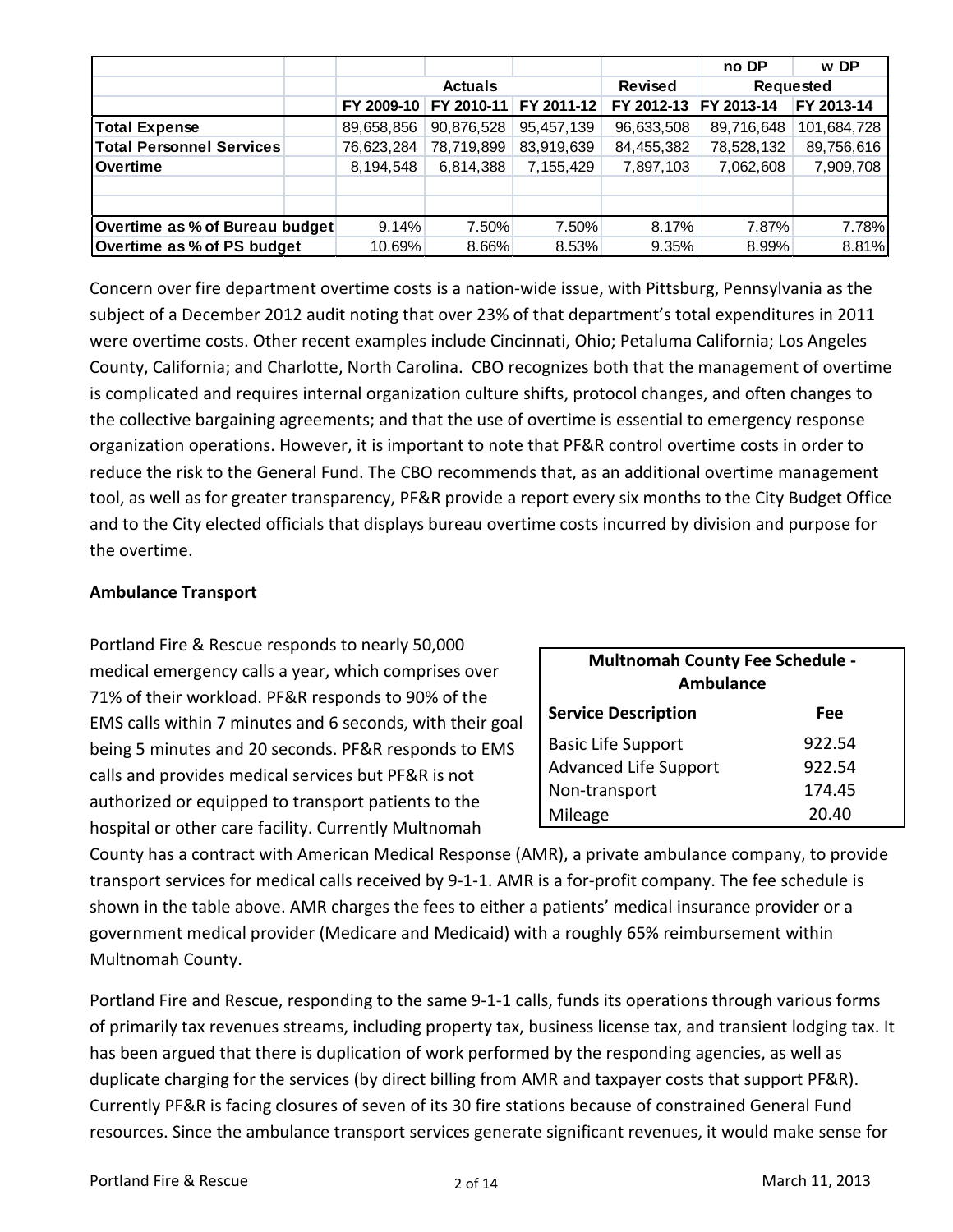the City and County, together, to reevaluate the contact with AMR and consider if this is a function that could be performed by the City.

Based upon factors including workload, fees charged, recovery rates, and collections costs, there is potential significant new revenue to the City in assuming the ambulance transport service, although there is at this point also great uncertainty to the costs involved in implementing such a service. Not considering recovery rates, preliminary revenue estimates range between \$39.4 million on the high end and \$25.6 million on the lower end. The wide range in the potential revenues is due to the high rate of transport that AMR currently performs (77%) on EMS call response, and the lower level of transport that PF&R would likely perform (50%, which is similar to other municipalities providing ambulance service). Providing ambulance services would generate significant expenses including staffing, vehicles, training, program management, as well as billings and collections. The CBO has been able cost out billing and collections functions based upon the current AMR level of staffing specified in their contract with Multnomah County, the contract stipulates that 43 positions are dedicated to billing and collections services. Using an equivalent City classification to cost out the positions, the billing and collections costs is estimated to be approximately \$3.06 million. Other costs related to staffing, vehicles, training, and vehicle outfitting have not been calculated in this analysis but would be significant.

It is instructive to look at other jurisdictions that operate ambulance services. The first case study is Eugene, Oregon. The City began providing ambulance services in 1981 when a private vendor abruptly ceased to provide the service. In 2010, Eugene contracted again with an outside vendor to provide certain types of EMS services (non-emergent medical transports only) while maintaining its own ambulance service for other medical response call types. Eugene's medical response services include 12 paramedic engine companies, three 24-hour ambulances (with two more in reserve for additional capacity/need), and two ambulances for non-emergency transports 24 hours a day provided by a private ambulance service. The estimated cost for ambulance transport by the Eugene Fire and EMS Department is \$1,800 to \$3,000 and transport via life flight is estimated at \$18,000. Eugene has provided a cost-reduction option for non-insured citizens by partnering with FireMed, an emergency transport membership service, which is essentially a specific type of insurance. Under a subscription/membership program of this type, subscribers pay a lump sum for a year of coverage for varying levels of EMS services - basic ambulance service (\$26 per household annually) and ambulance with life flight services (\$43 per household annually). Subscription/membership programs allow for residents who do not have adequate insurance coverage to insure themselves against potential medical bills.

Another municipality that has assumed the responsibility of ambulance service delivery is the City of Bend, Oregon. The department has six engines and seven ambulances that can respond to EMS calls, and the department receives 6,330 EMS calls annually, 47% of which they transport. In 2010, Bend considered privatizing ambulance services but the ultimate decision was that privatizing the service will not reduce the fire department costs, but would reduce revenues to the department of approximately \$1.6 million annually. During the process of deliberations, it was determined that the City would still be expending the same resources on personnel but losing revenue and authority to manage ambulance services, an integral part of the EMS system. Bend charges for ambulance transport at the rate of \$863 per advanced life support (ALS) transport, and \$765 for basic life support (BLS) transport.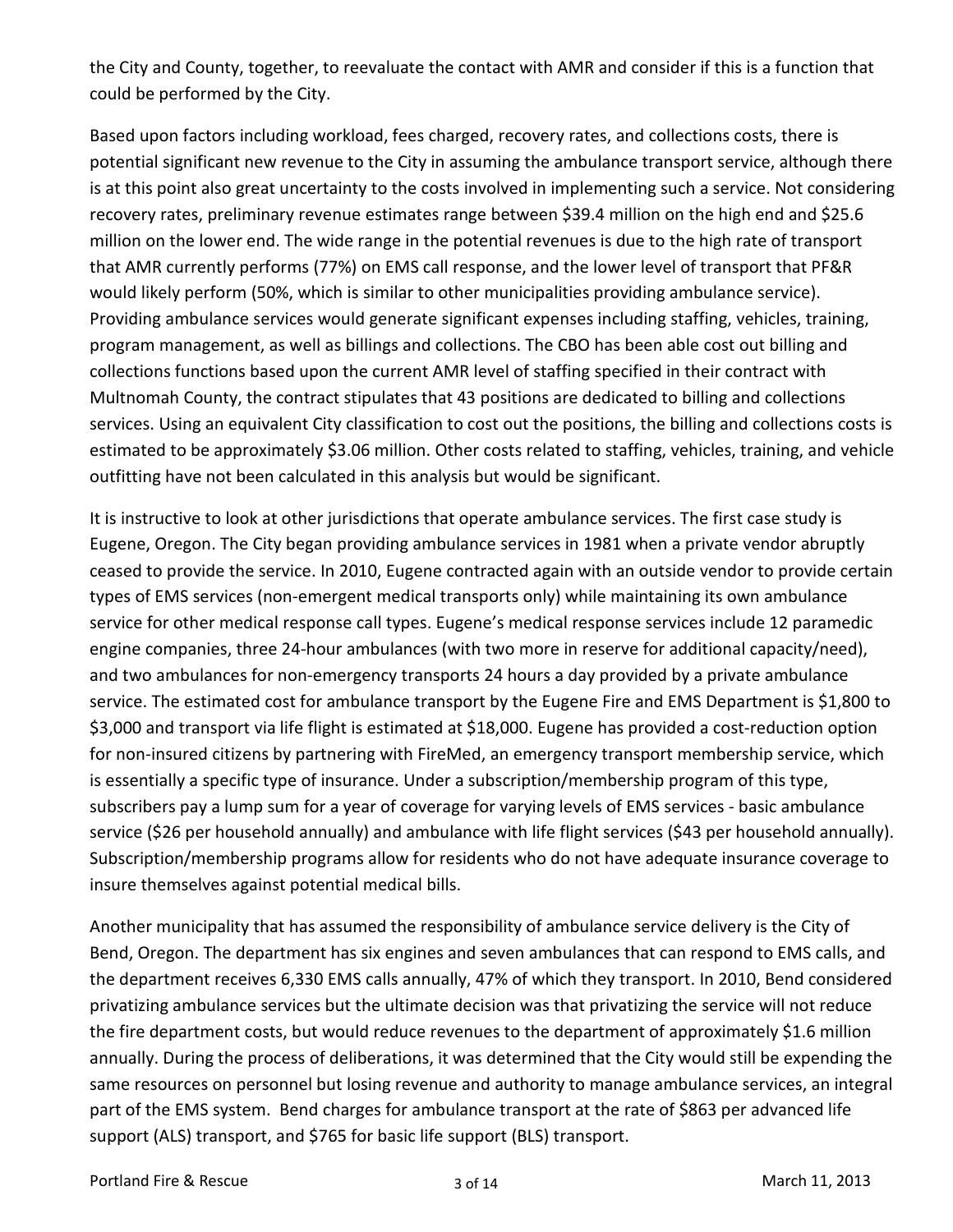CBO recommends that the City pursue discussion with the County well in advance of the next renewal of AMR's contract in 2015. The goal should be to determine 1) if the City can provide the same or better levels of service than that of AMR, 2) the benefits outweigh the costs for providing emergency ambulance services, and 3) there is clear benefit to the public/taxpayers. Council should also keep in mind that the Affordable Health Care Act may inject some uncertainty into healthcare reimbursement costs and may affect the implementation of cost-recovery programs related to ambulance transport.

## **Station Closures**

Decreasing the PF&R budget in any material way will require closing Fire Stations. Position costs comprise more than 87%, on average, of the bureau's budget. To make significant reductions, as the bureau has been directed to do in the FY 2013-14 Requested Budget, means cutting positions. The bureau's Requested Budget, without add packages, includes reductions of seven fire stations, 82.0 sworn FTE, 4.8 non-sworn FTE, and other operational reductions. To reduce sworn staffing and thereby close companies will mean that the time required for bureau response to emergencies of all types will increase. To take a single station off-line requires companies in the surrounding fire management area (FMA) to fill in for the company no longer in service, which increases time for emergency response in that specific and surrounding FMAs. To close several companies has a domino effect of increasing response time in all FMAs across the system, which increases the risks to life and property. The bureau's goal is to respond to all calls within 5 minutes and 20 seconds, which is 20 seconds higher than the National Fire Protection Agency's recommendation for fire and EMS calls. The bureau is currently not meeting that goal and the current response time for 90% of calls is 7 minutes and 5 seconds with no station closures. The bureau has estimated that with multiple station closures, response time could be as much as 15 minutes in some areas.

To have a strategic discussion about station closures and meaningful changes to the fire response system requires performance and workload data, and data resulting from modeling possible outcomes/risks due to station closures is the preferable tool to guide decisions. The bureau has stated that at they will begin analysis and station closure modeling after Council provides a better indication of the ultimate number of stations to close. The bureau will examine various factors in each FMA, present the results of its analysis to Council, and make recommendations to Council on the changes to the existing emergency operations deployment model. PF&R has stated that, in considering which stations to close, they will evaluate the criteria of response time, reliability, call volumes/time of day, risks, and demographic and population change information. The results of the bureau's analysis might come as early as the Mayor's Proposed Budget, scheduled for public release on April 30, or it could come as late as the Approved Budget, which is scheduled for a vote by Council on May 30, 2013.

Regardless of what date the bureau feels that they have adequate direction/indication from Council to proceed with modeling station closures, it will be very late in the budget process, and therefore, far into the budget decision-making process. The CBO stated in our analysis of PF&R's FY 2012-13 Requested Budget: " In the absence of available data, [CBO] recommends that the bureau model the operational impacts of closing stations to provide more precise data to Council during the FY 2012-13 budget process." However, the bureau believes that at this phase of the budget process, there is still too much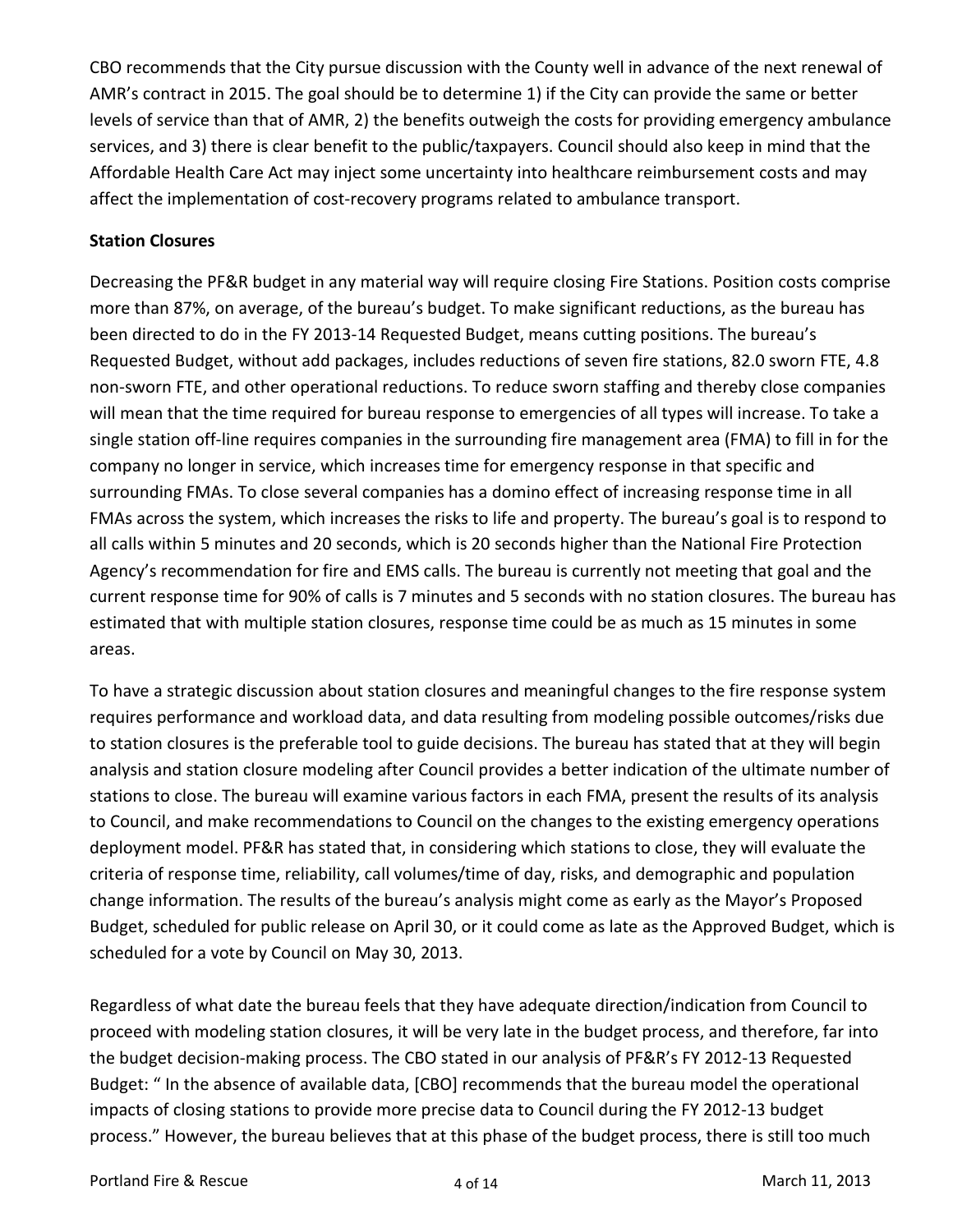uncertainty for it to seriously begin analyzing which stations to close. PF&R has indicated that with the Proposed Budget, there is much more certainty to begin the analysis.

CBO has evaluated PF&R's rationale for maintaining the current system of stations, and the arguments against station closures, but considering the current budget shortfall, we do not believe that the FY 2013- 14 Budget can be balanced without station closures. Understanding that there will be impacts to service delivery, CBO recommends that three fire stations be closed, but also recommends this is done in concert with three key operational changes affecting both PF&R and BOEC: 1) revise the Fire Management Areas (more on that issue follows later in the analysis), 2) refine BOEC triaging protocols of EMS calls including "stacking" calls in a queue, which ties in with 3) expand the Rapid Response Vehicle program to four vehicles, staffed seven days a week to mitigate the impact of taking stations off-line. Each of the three operational changes is discussed in some detail in the narrative below.

The process of redrawing FMA boundaries would take into consideration call volume, current response and reliability data, topographical considerations, traffic and roadways. PF&R maintains response and reliability data by FMA (and within the FMAs, by fire block) that is instructive to see where the system is exceeding or falling short of the established goals with all stations and companies in operation. From this data, one can see that with all of the current resources deployed there are still significant swaths of the City that are receiving a lower level of service. These specific geographic areas – Portland's West Hills, Forest Park, Southwest Portland, outer East Portland, and far North Portland - generally are larger FMAs with non-grid roadways and complicated topography. Even with the system operating at full capacity the response time and reliability goals are not attainable in these areas of the city. Some FMAs are performing more successfully in achieving lower response times and greater reliability; this information is useful in identifying areas of the city that could best bear the shifting burden of work resulting from station closures.

PF&R's stations, apparatus, and companies (with the exception of the rapid response vehicles and rescue units) are all location-based and therefore cannot be adjusted when a station is taken off line. This fundamental fact has been the primary obstacle to reorganizing the current PF&R system. One idea that would allow for a system restructure, although it is not known if this has been discussed at a policy level, is to redefine the FMA boundaries to address current lower-performing stations and to accommodate the closure of key stations. Undoubtedly the bureau would need to redraw FMA boundaries at the time that specific stations closures decisions were made.

Another key operational change CBO recommends is the refinement of BOEC triaging of EMS calls. This issue figured prominently in the 2011 Fire Staffing Study conducted by TriData, a consulting firm hired by the City. The study focused on how to best staff the bureau's four rapid response vehicles (RRVs) purchased with 2010 Public Safety GO bond resources, but in addressing the staffing question, the study evaluated workload and how to assign EMS calls among the new RRVs and the bureau's other apparatus. The first recommendation of the study was that "the City should remove non-emergent calls from its dispatching call processing time criteria and place these calls in a non-emergent category to enable additional time to manage these requests." The logic behind this recommendation is that BOEC, which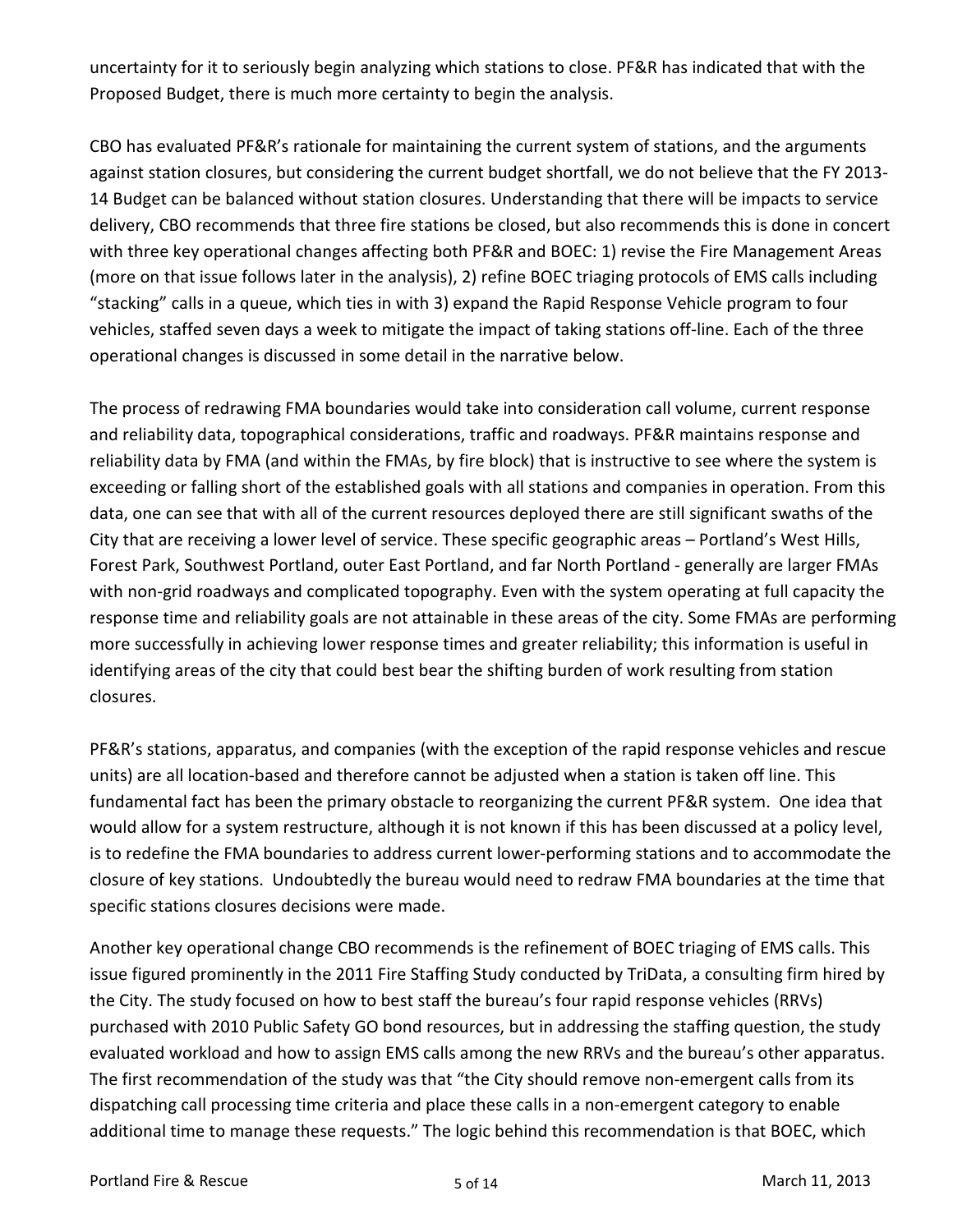manages the 9-1-1 calls, applies their same call processing time performance targets to all types of calls received, but the time constraints inhibits the adequate vetting of non-emergent calls to determine what type of response resource is appropriate. Furthermore, the study recommended that EMS calls are prioritized (stacked), which would allow for PF&R to respond in order of urgency. If calls were stacked, during the hours that the RRVs were operating it would allow for RRVs to manage a distinct set of nonemergent calls without requiring any assistance from other PF&R apparatus to respond to this group of calls. Theoretically, then, all other apparatus would be available to respond to emergent EMS, fire, and other emergencies.

The third of the operational changes that CBO recommends in tandem with the station closures is the full implementation of the RRV program or the possibility of employing a combination of RRVs and rescue units. The fundamental goal is to have more EMS response vehicles operating more of the time, ideally 24/7, and both the RRVs and Rescue Units serve this function although they have different capabilities. The bureau has used limited resources to fund a pilot program beginning in April 2012; the pilot is operating two RRVs 8am to 6pm Monday through Thursday. Operating in this limited capacity, it is difficult to gauge how the addition of the RRVs has impacted the overall workload of the system. For greater effectiveness in alleviating the workload that would otherwise be assumed by engine and truck companies, it makes sense that more of the bureau's RRV or Rescue Units are operational seven days a week during the peak call times (or if warranted, 24 hours a day, seven days a week) to respond to non and less emergent EMS calls. An additional recommendation from the TriData study is that the RRVs operate across multiple FMAs in defined "hubs." The hub model would be structured to provide targeted coverage for areas of closed fire stations.

CBO recognizes that taking stations off-line will mean a lower level of response/service in all areas of the City, to some increment, but taking certain stations off-line would impact the system less severely than others. CBO recommends closures of stations, along with the three parallel recommendations.

## **Insurance Service Office (ISO) Rating**

One of the potential risks resulting from closing fire stations and reducing the fire system response capacity is that the City's Insurance Service Office (ISO) rating could be affected by closures of stations. The ISO is a for-profit organization that provides statistical information regarding risk related to a jurisdiction's fire services. The ISO rating system is on a 1 to 10 scale with 1 being the best; the City of Portland currently is ranked at a level 2. The ISO calculates data on the effectiveness and strength of City fire departments and then sells the data to insurance carriers who build their homeowner and property insurance rates from this data. Currently the influence that the ISO has over setting insurance rates is decreasing as fewer insurers are using this data to set rates, but are instead basing rates on the actual experienced fire losses in geographic areas (per zip code). It is projected that the ISO will downgrade the City of Portland's rating if a number of stations are closed, as that would have a negative impact on the emergency response system capacity. If private insurance providers are using the ISO ranking to develop their rates, this could drive private property fire insurance costs significantly higher.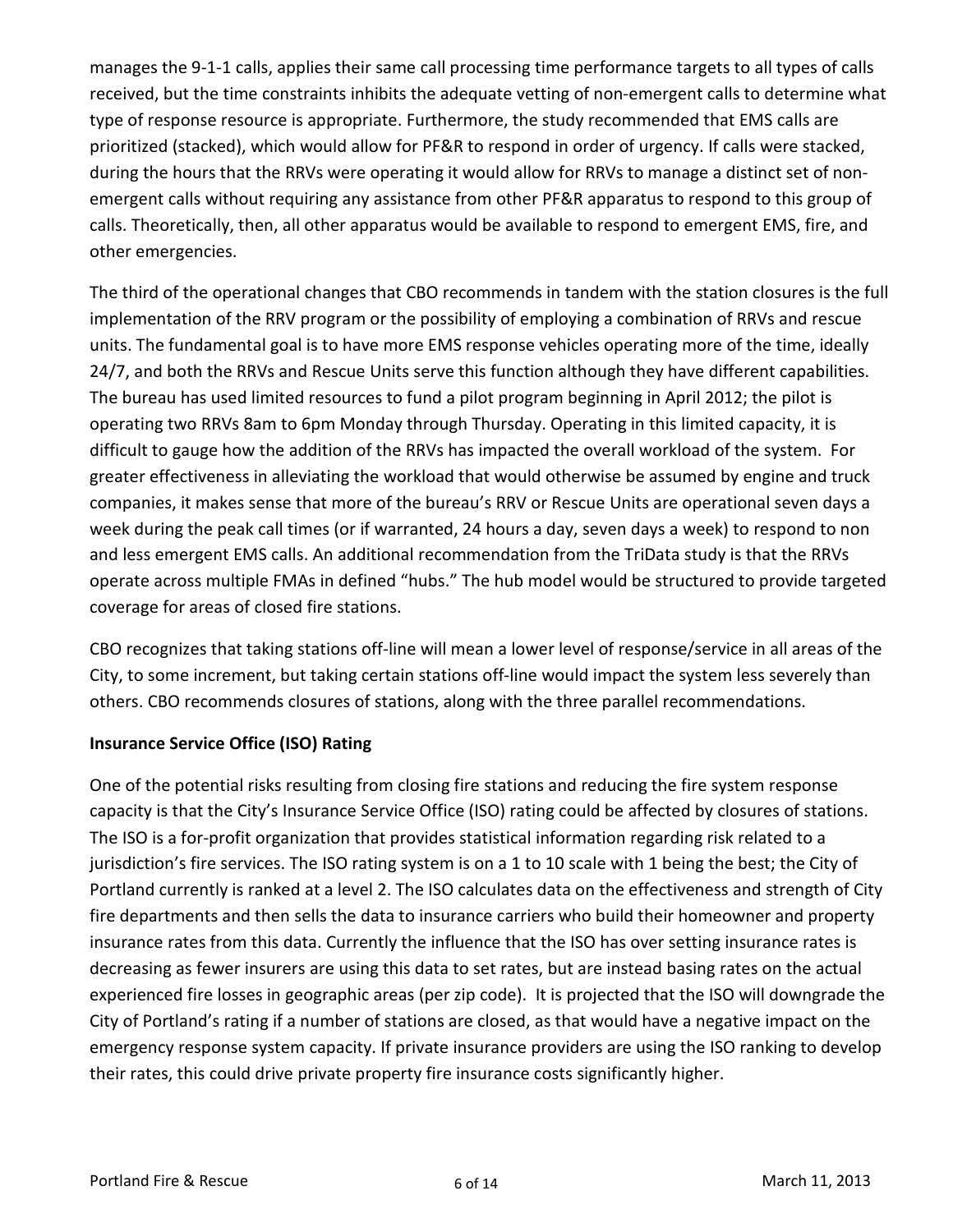## **Decision Package Analysis & Recommendations**

**Restore Three Fire & Rescue Stations FR\_02, \$4,828,884, 39.00 FTE Restore One Fire & Rescue Station FR\_03, \$1,484,442, 13.00 FTE Restore One Fire & Rescue Station FR\_04, \$1,418,502, 13.00 FTE Restore One Fire & Rescue Station FR\_05, \$1,354,102, 13.00 FTE Restore Station Operation Funding FR\_18, \$801,809, 0.00 FTE**

The bureau has submitted their base Requested Budget, at a 90% current service level, with the reduction of six fire stations and discontinued one-time funding for a partial station. PF&R's projected impacts of the station closures include significantly decreased response reliability, increased response times, fewer lives saved, less property protected, and fewer lives saved from cardiac arrest. The bureau is not able to quantify with precision the impacts until they know the level of station closures they face and modeling of the specific stations is accomplished.

The bureau has requested that funding for these stations be restored. CBO recommends funding for three of the requested stations (specific to decision packages FR\_03, FR\_04, FR\_05), but does not recommend funding the request for restoring the three stations in decision package FR 02 nor partial station funding in FR\_18. FR\_18 is requesting funding for seven firefighter positions to keep a station open. Layoffs in the bureau are based on seniority, and the newest, and hence lowest-paid, firefighters are the ones laid off first. While CBO is recommending the packages with the lower paid staff to be added, the ongoing savings associated with the closing of the station associated with FR\_18 added to the funding in the packages recommended should enable the bureau to effectively keep three stations operating. More information about the CBO's recommendations for station closures is located in the key issues section.

*CBO Recommendation: \$3,631,306, 39.00 FTE*

#### **Rapid Response Vehicles FR\_19 \$367,960, 4.00 FTE**

The bureau received one-time funding in FY 2010-11 and FY 2011-12 years to operate EMS rescue units, and then in 2012-13, operate new Rapid Response Vehicles. The bureau implemented the RRV pilot program April 2012, which is still in operation. The program has the potential to alleviate the EMS workload for other companies, but that impact is predicated on how fully the effort is implemented in the bureau. Currently the bureau operates the program at less than 50% of the program capacity. CBO recommends the funding requested by the bureau, and also that Council consider fully implementing the program with four RRV vehicles during peak hours for EMS calls, seven days a week. The full implementation of the program will require more staff to work additional shifts. Only with the full implementation will it be possible to evaluate the success of the program. More information about CBO's recommendations for the RRV is located in the key issues section.

*CBO Recommendation: \$367,960, 4.00 FTE*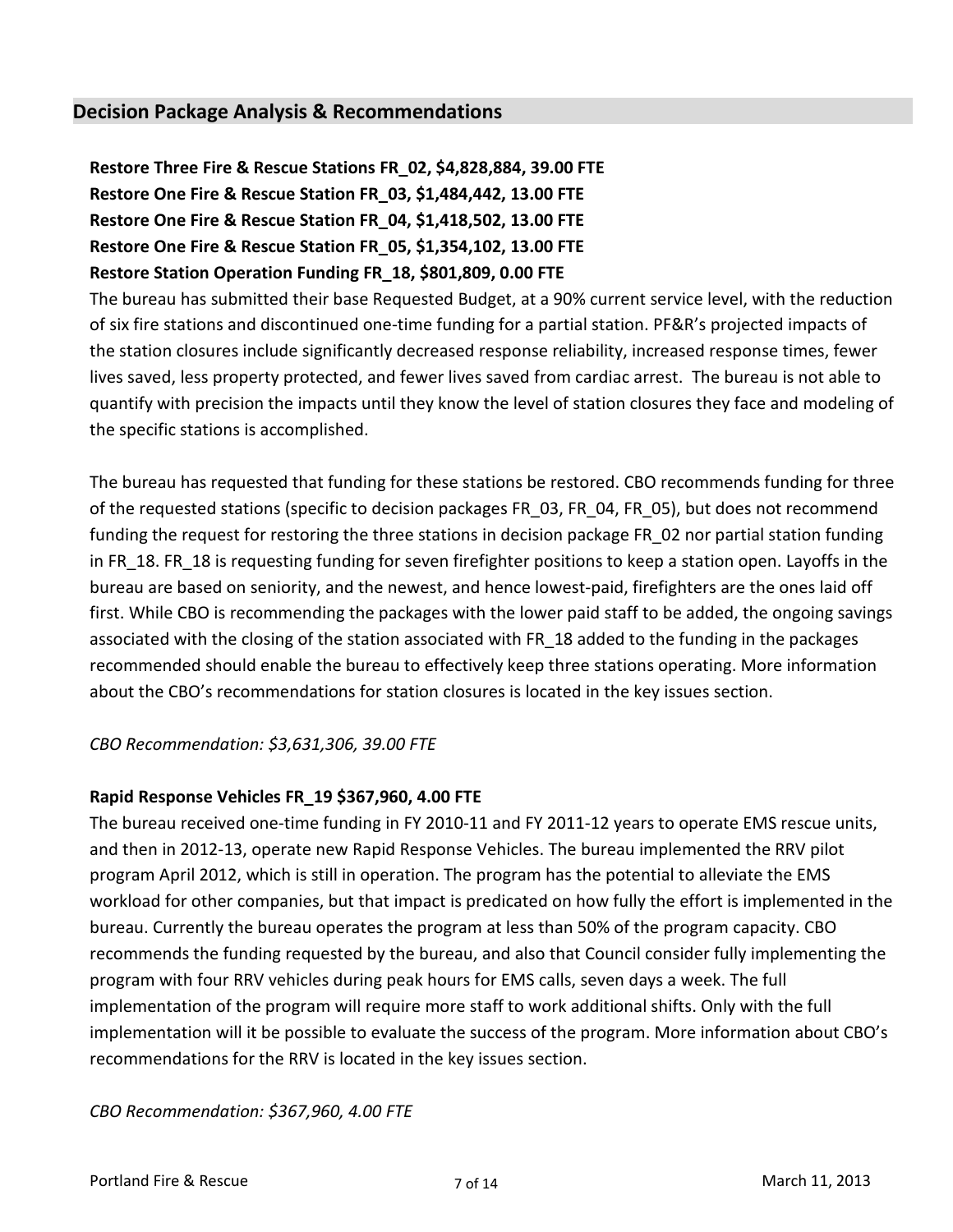## **Restore the Safety Chief Position FR\_15 \$132,903, 1.00 FTE**

PF&R requests to restore the Safety Chief position in order to continue to provide the bureau with centralized management of all safety prevention, compliance, and training matters.

The CBO is not recommending the restoration of funding for this position due to the lack of discretionary resources. Although the bureau would no longer have a single point of contact regarding safety issues, the position's duties would be distributed to the three Emergency Operations Deputy Chiefs. In addition, the EMS Program Manager/Occupational Nurse also serves as a resource for safety data and analysis.

## *CBO Recommendation: \$0, 0.00 FTE*

## **Restore Two Training Academy Fire Fighter Specialists FR\_21 \$171,136, 2.00 FTE**

This is the bureau's 6<sup>th</sup> highest priority request. The two positions provide orientations, overviews, and training instruction to academy recruits. These Specialists ensure compliance with bureau operations and work to reduce injuries by supervising the health and welfare of recruits while they develop their skills.

The CBO is not recommending the restoration of funding for these positions due to the lack of discretionary resources. The bureau states that the Training Academy would need to be open for shortened periods to retrain firefighters as they are brought back from lay-off status and to replace senior members who have retired. The CBO notes that it is unlikely that any firefighters will be brought back from lay-off status any time soon due to the City's difficult financial situation. In addition, the number of retirements is projected to be low. PF&R has indicated that when a training class is not available, the Specialists would be absorbed into the Traveler's Pool to reduce call shift or replacement costs until a new training class begins.

## *CBO Recommendation: \$0, 0.00 FTE*

## **Restore Dive Rescue Team FR\_06 \$133,000**

This is the bureau's 7<sup>th</sup> highest priority request. The bureau maintains a marine program that is focused on rescue, as well as a separate dive team, that is focused on recovery. The request for funding in this package would maintain the specific premium pay of 6% for the sworn firefighters who are certified to serve as dive team responders. Dive rescue is highly technical and dangerous. A result of the request not being funded is that victims of drowning would not be recovered by the PF&R dive team, as is current practice, but only be recovered through non-diving mechanical means or through natural resurfacing. In FY 2011-12 the dive team responded to four incidents. The bureau notes that although dive rescue events occur infrequently, they tend to be highly traumatic for victims, their families, and responders.

Both PF&R's Marine Program and Multnomah County Sheriff's Office River Patrol provide patrol and enforcement services on the City's waterways. The two agencies largely provide different services, but there are some areas of overlap. At the point that the issue of river patrol responsibilities is again discussed between the City and County, CBO recommends that Dive Team recovery functions are part of that discussion.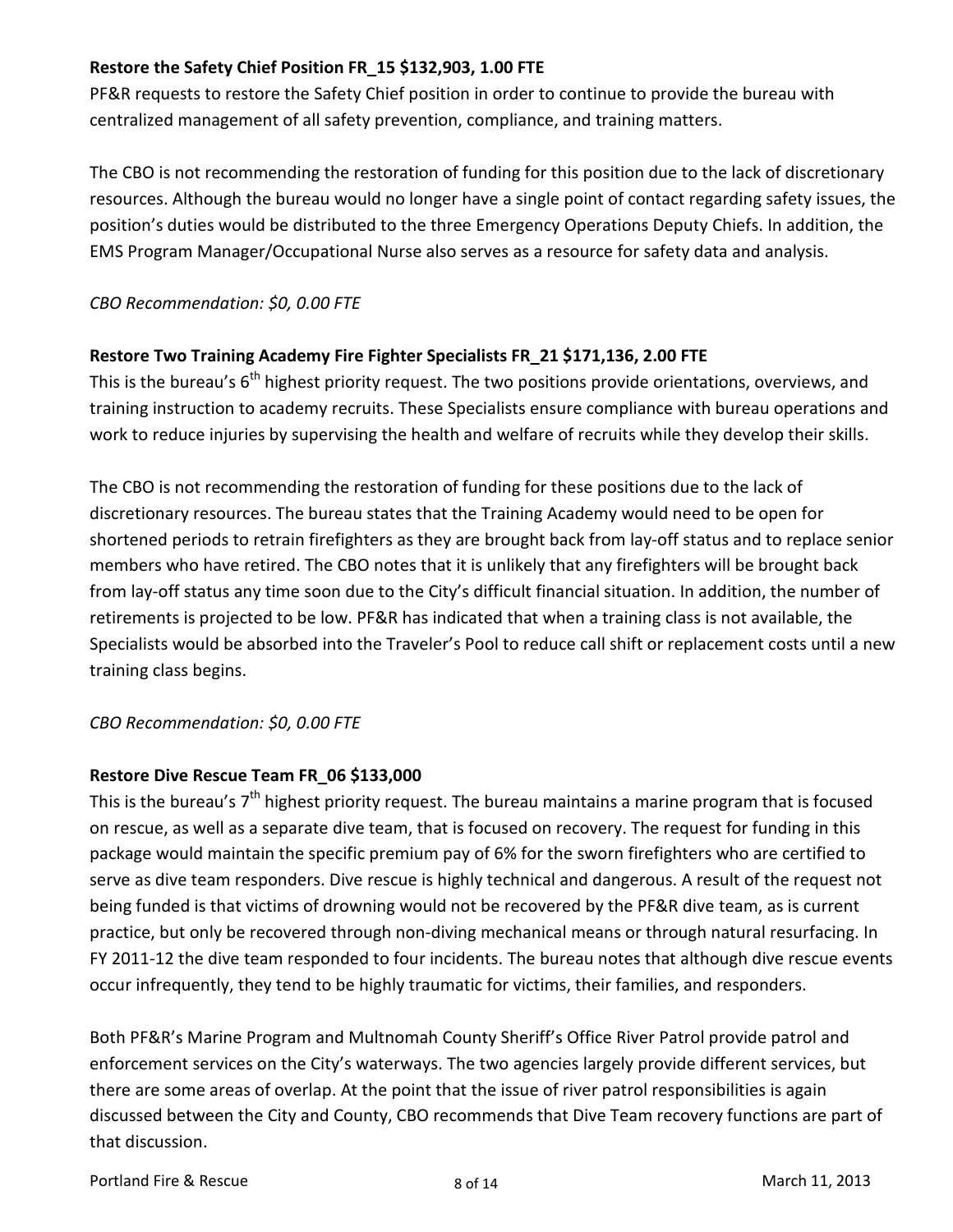CBO does not recommend funding the request, because, unlike the marine program, the dive team does not provide life-saving response services.

## *CBO Recommendation: \$0*

## **Restore the Operations of the Safety Learning Center FR\_07 \$133,916, 1.00 FTE**

This is the bureau's 8<sup>th</sup> highest priority request. PF&R is requesting a Public Education Officer position be restored to staff the Belmont Safety Learning Center. The learning center provides education to the public, primarily school-aged children, during the year and is currently open 9am-3pm every Wednesday, 9am – 3pm the second Saturday of the month, and will host tours upon request. In addition to managing the Learning Center, the Public Education Officer develops and distributes fire and safety education materials.

CBO does not recommend this position restoration but believes that the functions required to keep the center open could be performed by volunteer staff. PF&R is currently looking into the viability of volunteers staffing the center, but are not certain that volunteers alone would be adequate to operate the center. Central to the bureau's concerns are the value of the items housed in the museum and the very specific knowledge that is necessary to speak about PF&R operations and history. CBO believes that with an effective training program and professional application/background/bonding of volunteers, most of the concerns could be ameliorated.

CBO recommends that the City look at establishing a cross-bureau volunteer coordinator position that would serve as a resource for bureaus that have a need to use volunteers either for a limited durations or for projects of limited scope. Some of the other City bureaus that could capitalize on this service are PBOT regarding the Sunday Parkways events, for which they used 886 volunteers (and 4,773 volunteer hours) in the five 2012 events; the ONI Graffiti Abatement program that operates several clean-up events throughout the year; various bureaus, such as Planning and Sustainability and the City Budget Office, that hold public events and forums; and specific outreach and education efforts for Portland Police Bureau. The Parks Bureau currently has a full-time volunteer coordinator to address the broad range of volunteer opportunities/needs in the bureau; the Parks coordinator could serve as an information resource in establishing a city-wide program. CBO recommends that the volunteer coordinator position operates from a central office or bureau, such as Bureau of Human Resources or the Mayor's Office. The position would require new funding but the return of work accomplished by volunteers could offset that investment to a significant degree, if not fully.

## *CBO Recommendation: \$0, 0.00 FTE*

## **Restore Two Carpenter Positions FR\_08, \$194,692, 2.00 FTE**

The request is the bureau's ninth prioritized request, and is for the restoration of the bureau's two carpenter positions. If the request is not funded, the bureau will outsource only essential work, such as dry rot repairs and situations that may affect safety and emergency operations, and will not do any other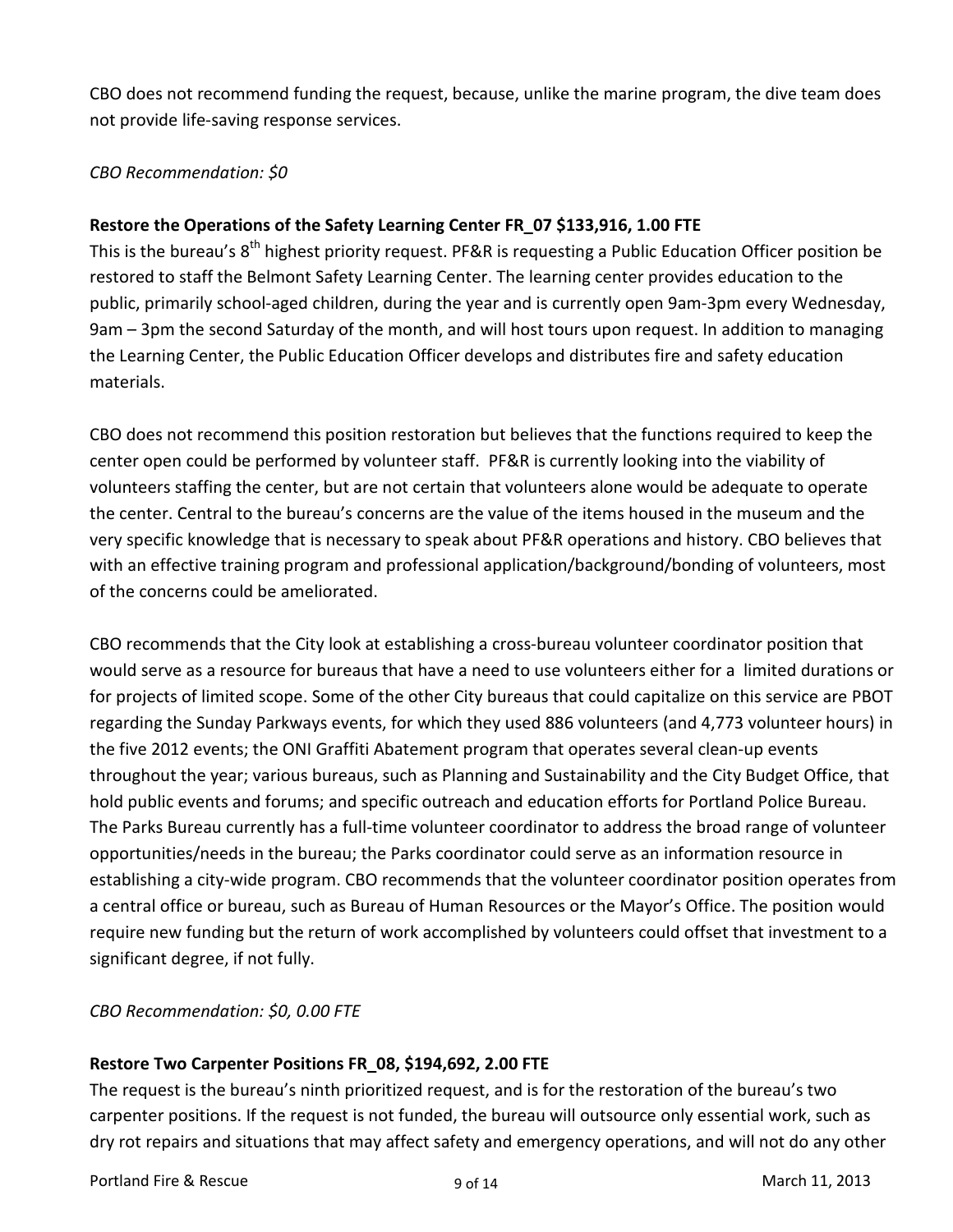lesser priority carpentry work that includes cabinetry work; finishing; moldings; window and door installations; and building, furniture, fixture, equipment repairs. Additionally the bureau has identified that that the carpenter work that was scheduled to be accomplished for Fire Station 21 retrofit project has been added to the contractor's scope of work. The work was originally going to be done by in-house contractors, but with the position reduction, it will now be done through project sub-contractors.

Based on the lack of discretionary resources, CBO does not recommend funding for this request at this time. If, after one year of operating without the carpenter positions, the bureau's outsourced costs for carpentry and small tenant improvement projects is significant, CBO recommends evaluating if it makes financial sense to bring the function in-house again.

## *CBO Recommendation: \$0, 0.00 FTE*

## **Restore Overtime FR\_09, \$120,000**

The bureau is requesting to restore their overtime budget by \$120,000 in this decision package. Currently the bureau's base budget includes overtime funding of \$7.0 million. The bureau requested to restore \$727,100 of overtime funding in other decision packages aside from this one. The other decision packages are FR\_02, FR\_03, FR\_04, FR\_05, and FR\_19. The bureau's average overtime spending is approximately \$7.4 million, but that number is inflated to some degree because it calculates three prior fiscal years' expenditures, two of those years were prior to the overtime reforms that the bureau has started to implement. It should be noted that the most recent contract with the Portland Fire Fighters Association had increased call shift pay from 1.25 times regular pay to 1.5 times regular pay, adding an additional \$610,000 of overtime cost to the bureau in FY 2012-13. Details on overtime expenditures are in the table below. CBO does not recommend this request because the bureau has a commitment to minimizing overtime usage and therefore the base budget sets the bar at a realistic lower target for the bureau to meet.

|                                 |            |                                      |           |            | no DP                                                  | w DP              |  |
|---------------------------------|------------|--------------------------------------|-----------|------------|--------------------------------------------------------|-------------------|--|
|                                 |            | <b>Actuals</b>                       |           | Revised    | Requested                                              |                   |  |
|                                 |            |                                      |           |            | FY 2009-10 FY 2010-11 FY 2011-12 FY 2012-13 FY 2013-14 | <b>FY 2013-14</b> |  |
| Total Expense                   |            | 89.658.856   90.876.528   95.457.139 |           | 96,633,508 | 89,716,648                                             | 101.684.728       |  |
| <b>Total Personnel Services</b> | 76,623,284 | 78,719,899 83,919,639                |           | 84,455,382 | 78,528,132                                             | 89,756,616        |  |
| <b>Overtime</b>                 | 8.194.548  | 6,814,388                            | 7,155,429 | 7,897,103  | 7,062,608                                              | 7,909,708         |  |

#### *CBO Recommendation: \$0*

## **Restore 0.5 FTE Office Support Specialist II FR\_10, \$27,132, 0.50 FTE**

This request is the bureau's  $11<sup>th</sup>$  priority package. The OSSII position is assigned to the Prevention Division and, along with four other support positions, provides customer service and administrative services to the 39.00 FTE Prevention Division personnel that provide direct services. This reduction of a 0.50 FTE reduces the support function positions by slightly more than 11% of current capacity.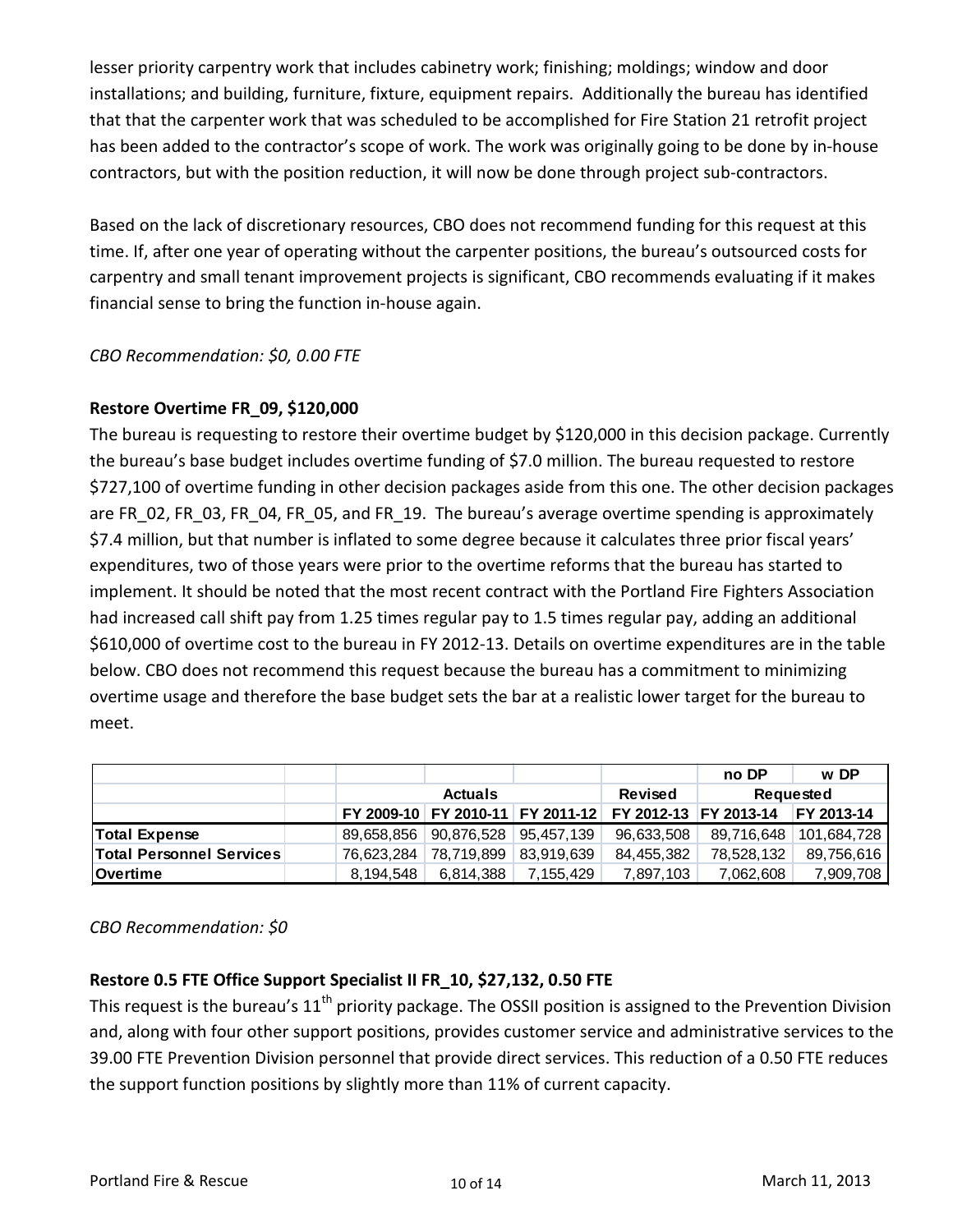Based on the lack of discretionary resources, CBO does not recommend funding for this request at this time.

## *CBO Recommendation: \$0. 0.00 FTE*

## **Restore 0.4 EAP Specialist FR\_11, \$42,138, 0.50 FTE**

The bureau is requesting funding to restore the position from 0.40 to a 0.90 FTE position. The EAP specialist provides assistance to PF&R employees regarding both issues of work and non-work stress. First responders frequently deal with injury, death, traffic accidents, sub-standard living conditions, emergencies, and catastrophic events. The EAP specialist assists the sworn employees with emotional effects related to the traumatic events witnessed while on the job.

CBO does not recommend restoring the position funding in the PF&R but instead recommends that the EAP specialist's functions within the Fire and Police bureaus are consolidated and management of the service shifts to a centrally-located bureau; Bureau of Human Resources is appropriately positioned to assume this responsibility, as they already manage the City-wide EAP program. If this proposal moves forward and the EAP services are relocated from Police and Fire to BHR, the savings to PF&R would be approximately \$60,000 ongoing, and for Police it would be \$100,222.

## *CBO Recommendation: \$0, 0.00 FTE*

#### **Restore .4 FTE Assistant Financial Analyst FR\_12, \$40,386, 0.40 FTE**

This is the bureau's thirteenth highest prioritized request out of 20 requests. The request is for funding to restore a 0.60 FTE to 1.00 FTE. The position is located in the bureau's Finance Section of the Management Services Division and performs as the bureau's grants analyst. Current work that the position performs includes financial coordination for the Public Safety GO Bond expenditures, as well as financial, budget and purchasing functions for the Logistics Section. Projected outcomes of not restoring the position will be the shift of workload to the three accounting positions in the Finance Section.

Based on the lack of discretionary resources, CBO does not recommend funding for this request at this time, but if the bureau feels that the work performed by this position is essential, CBO recommends that resources should be shifted from other support functions in the bureau, such as Television Services, to fund the restoration of the AFA position.

#### *CBO Recommendation: \$0, 0.00 FTE*

#### **Increase Code Enforcement Fines and Fees FR\_13, \$75,000**

The bureau is requesting to increase fees by 15% and fines to a larger percentage. The last fee increase was 2005-06 and the bureau believes revisiting the fees schedule is overdue. The bureau will convene a Prevention Advisory Council that will provide guidance regarding the specific fee increases. In the past the bureau has used the same advisory body to address Prevention Division issues that could have financial or operational impacts on the broader community and to solicit support from stakeholders.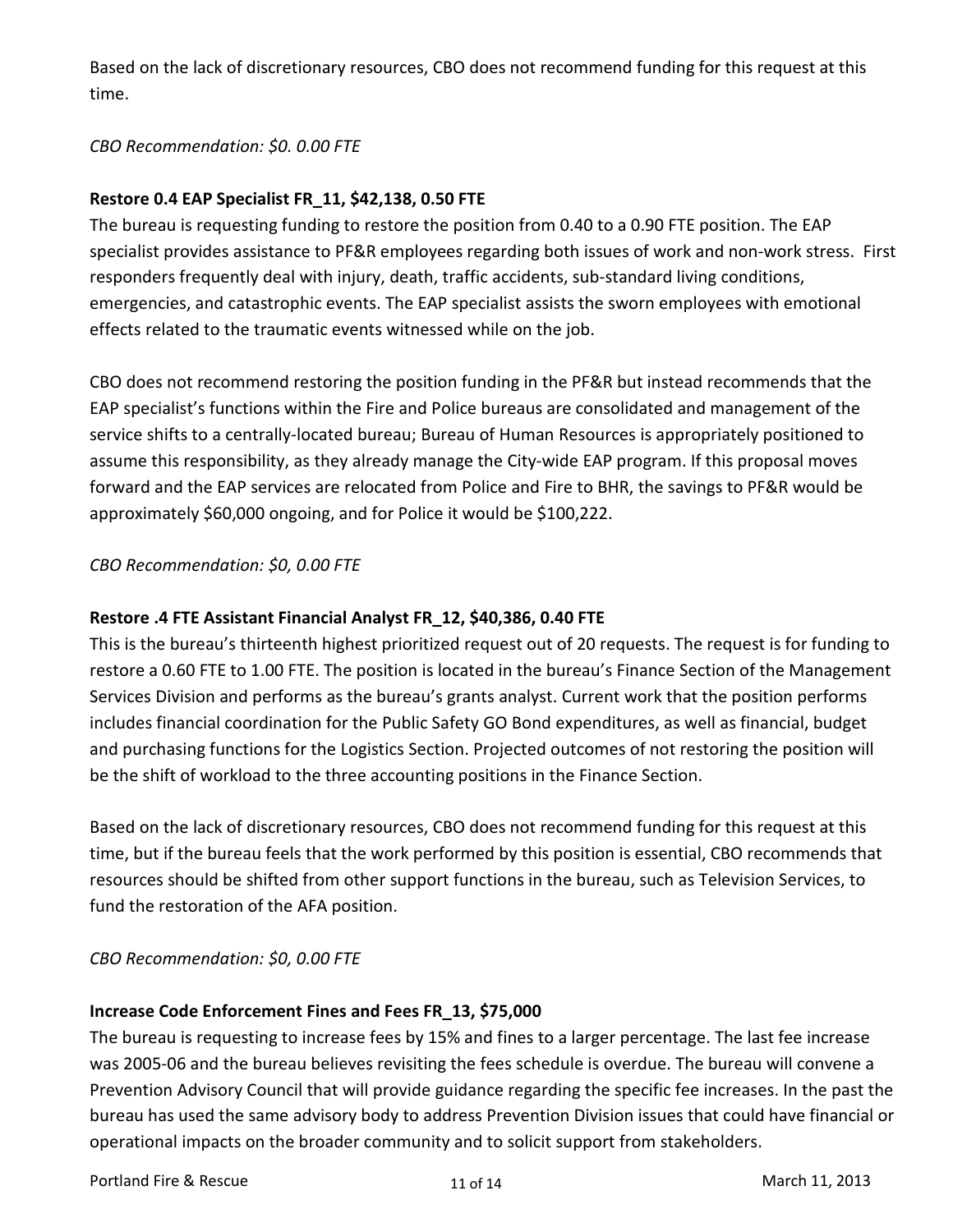The estimate for increase in annual revenues is \$150,000, although that could be conservative. The bureau is anticipating \$75,000 in new revenues for FY 2013-14 because they anticipate the new fees will be in effect for half of the fiscal year, beginning in January 2014.

CBO recommends this request and is in agreement that seven years is too long to maintain a static fee structure. CBO additionally recommends that the bureau research the current fees/fines charged by comparative agencies when establishing the new PF&R fees/fine schedule to inform setting appropriate increases.

## *CBO Recommendation: \$75,000*

## **Restore .5 Vehicle Maintenance Supervisor I FR\_14, \$57,498 0.50 FTE**

This is the bureau's fifteenth out of 20 requests. The bureau is requesting funding to restore the position from 0.5 FTE to 1.00 FTE. Currently there are 2.00 FTE Vehicle Maintenance Supervisors and 7.00 FTE Vehicle & Equipment Mechanic positions in the bureau, responsible for maintaining all apparatus and specialized vehicles/equipment. This Vehicle Maintenance Supervisor position is the coordinator for the Public Safety GO Bond apparatus purchases and the responsibilities include involvement in the selection of vendors (RFP process), establishing apparatus specifications, PF&R point person in the procurement process. The bureau has stated that this position qualifies as a legitimate expense for the GO Bond project management budget, which would shift the position costs to the GO Bond through 2015-16.

CBO supports the bureau's request to reallocate the 0.50 FTE position expense to the GO Bond and does not recommend the restoration of the 0.50 FTE that would be funded with General Fund resources.

## *CBO Recommendation: \$0, 0.00 FTE*

## **Restore Hazmat Coordinator Position FR\_16, \$116,210 1.00 FTE**

This is the bureau's sixteenth highest priority request out of twenty. To add context, this position/function was the subject of a reduction in the FY 2012-13 Budget process although ultimately the reduction did not occur. This position is currently vacant. The bureau is requesting to restore the hazmat coordinator position, the single position in the bureau currently that performs training to bureau personnel regarding hazmat issues. If the position funding is not restored, the bureau will shift most, but possibly not all, of the functions to other bureau staff, including the functions of hazmat training, certification, liaison, compliance, and response coordination functions.

Based on the lack of discretionary resources, CBO does not recommend funding for this request at this time.

## *CBO Recommendation: \$0, 0.00 FTE*

## **Bureau Base Budget Realignment – New Data Analyst FR\_17, \$93,264 1.00 FTE**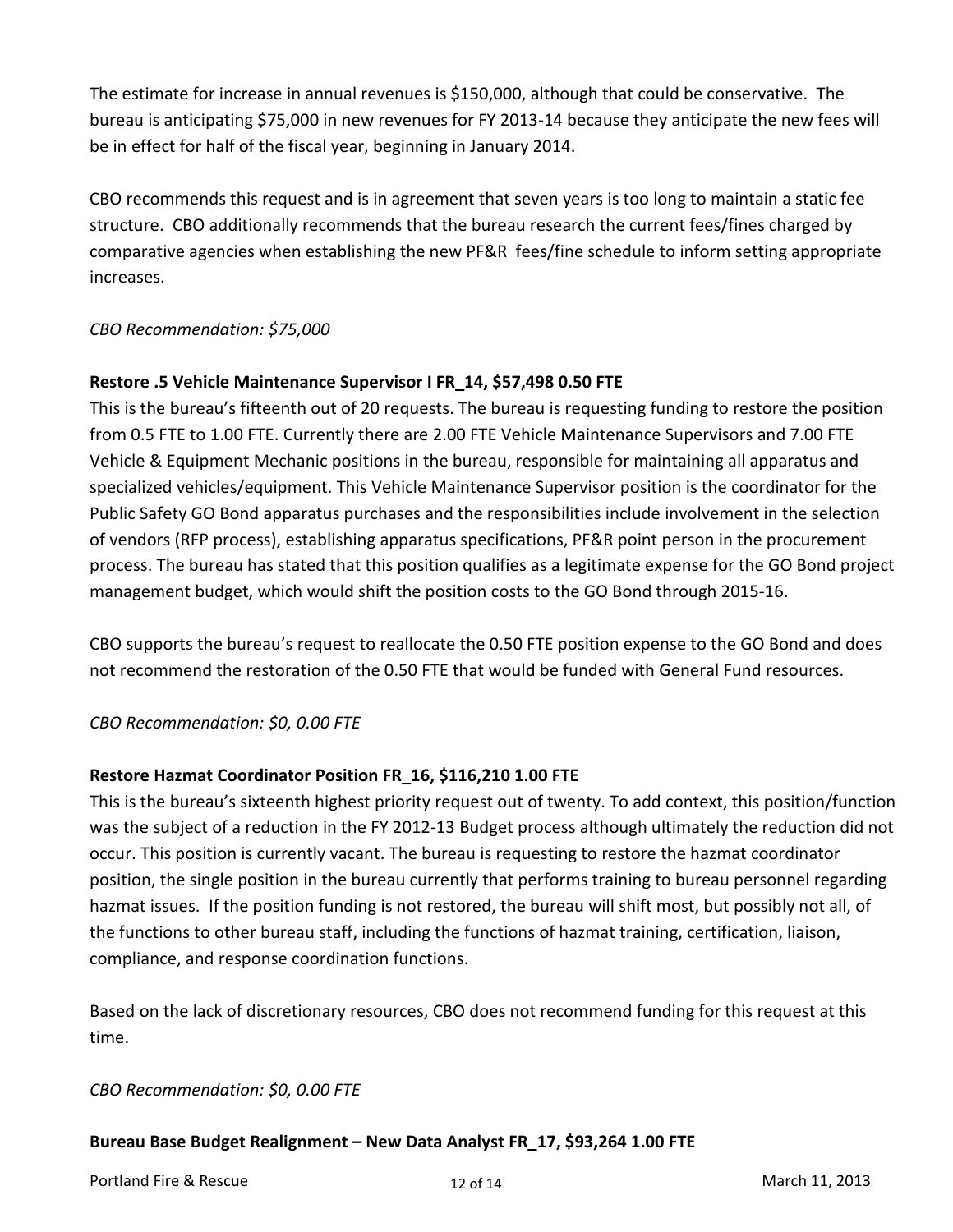The Bureau is requesting to reduce its base external materials and service budget to fund a new data analyst position. The analyst would be responsible for general bureau data collection; comparable studies of other agencies regarding performance, finance, operations issues; modeling changes to the system (e.g. station closures or FMA boundaries). CBO recommends this realignment and strongly supports the bureau's move toward establishing the capacity to make more data-driven decisions. It has been made clear in the current and past budget processes that the bureau does not have the capacity to conduct rigorous analysis regarding the impact of potential changes to the system such as adding the RRVs to the system or taking stations off-line and out of the system. This information is essential to making informed decisions.

## *CBO Recommendation: \$93,264, 1.00 FTE*

## **OMF Interagency Agreements Add-backs FR 20, \$383,860**

As per budget direction, the Office of Management and Finance (OMF) internal service funds were asked to submit 90% of their current service level (CSL) budgets as their base and add packages to restore funding up to 100% of CSL. Bureaus were directed to match the OMF add-back packages with a single decision package. The table below outlines the total requested add-backs by service provider.

| <b>EBS</b>             | 64,052  |
|------------------------|---------|
| Fleet                  | 7,100   |
| <b>Facilities</b>      | 13,582  |
| Risk                   | 18,225  |
| <b>BTS</b>             | 280,901 |
| Fire Bureau/OMF IA Add | 383,860 |

In response to add-backs recommended in the OMF budget analysis, the CBO recommends \$12,221 in General Fund discretionary support to fund these packages. A full discussion of all of the OMF packages may be found in the OMF budget analysis.

*CBO Recommendation: \$12,221*